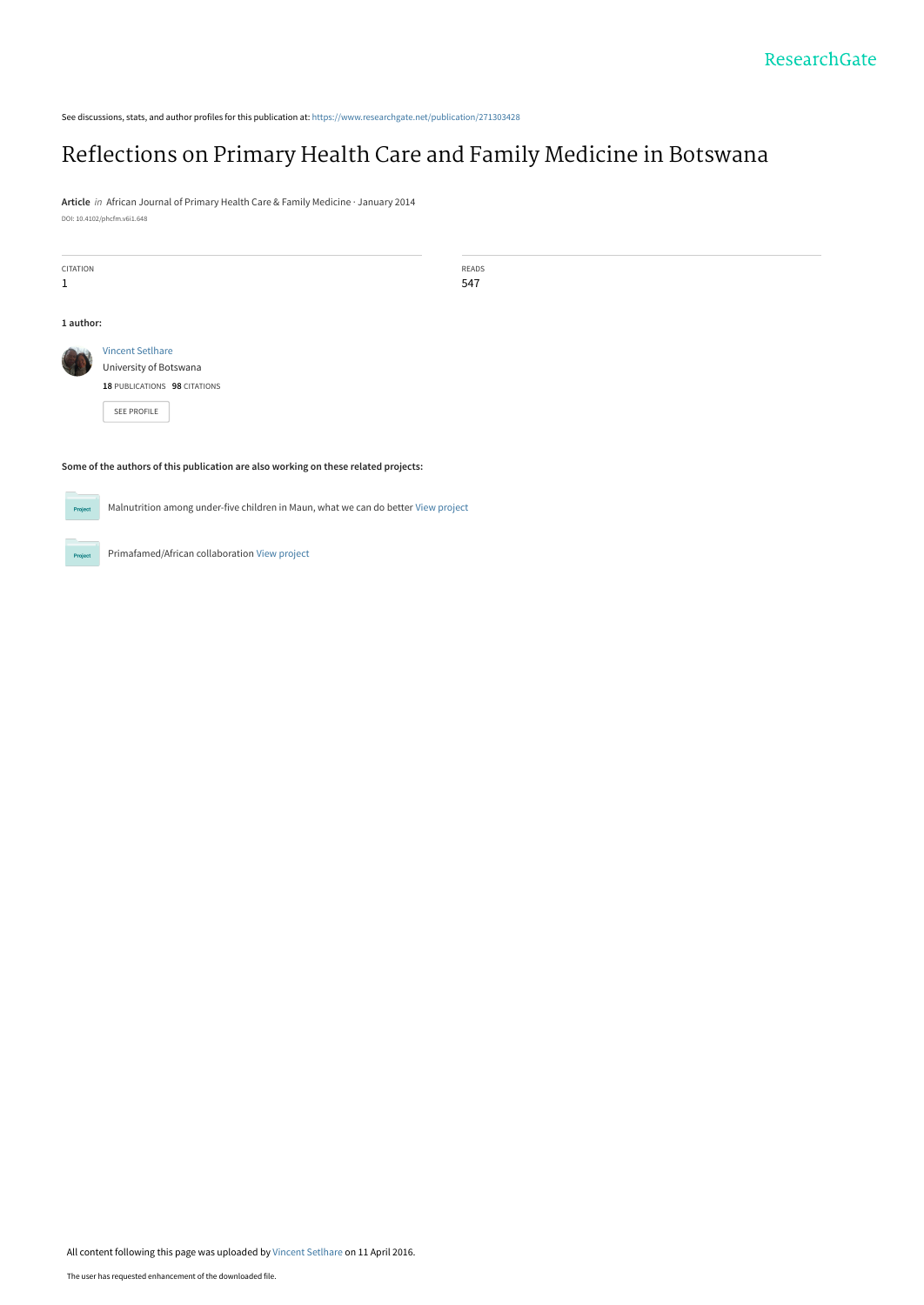# **Reflections on Primary Health Care and Family Medicine in Botswana**

**Author:** Vincent Setlhare1

#### **Affiliation:**

1 Family Medicine, University of Botswana, Botswana

#### **Email:**

[vincent.setlhare@mopipi.](mailto:vincent.setlhare%40mopipi.ub.bw?subject=) [ub.bw](mailto:vincent.setlhare%40mopipi.ub.bw?subject=)

#### **How to cite this article:**

Setlhare V. Reflections on Primary Health Care and Family Medicine in Botswana. Afr J Prm Health Care Fam Med. 2014;6(1), Art. #648, 2 pages. [http://](http://dx.doi.org/10.4102/phcfm.v5i1.648) [dx.doi.org/10.4102/phcfm.](http://dx.doi.org/10.4102/phcfm.v5i1.648) [v6i1.648](http://dx.doi.org/10.4102/phcfm.v5i1.648)

#### **Copyright:**

© 2014. The Authors. Licensee: AOSIS OpenJournals. This work is licensed under the Creative Commons Attribution License.

**Read online:**



Scan this QR code with your smart phone or mobile device to read online.

Primary Care should be the 'central function and main focus of a country's health system'.<sup>1</sup> The Ouagadougu Declaration similarly states that the vehicle for achieving the Millennium Development Goals and addressing the health of African nations is Primary Health Care (PHC).<sup>2</sup>

Dr. Margaret Chan, the Director General of the World Health Organization, addressing the 2013 World Congress of the World Organization of National Colleges, Academies and Academic Associations of General Practitioners and/or Family Physicians (WONCA), said that family doctors have always been the backbone of health care, and the bedrock of comprehensive, compassionate, people centred health care.3 Thus PHC and Family Medicine (FM) overlap and share the same principles<sup>4</sup>.

Botswana has a relatively small population of 2 038 228, which is unevenly distributed, with only 21% in urban settings.<sup>5</sup> Nevertheless most of the people live within a 70 km radius of the capital, Gaborone, and more than 80% of the population live in a 100 km wide corridor on the south-east side of the country, bordering South Africa and Zimbabwe.<sup>6</sup> Infectious diseases are the most common causes of morbidity and mortality in Botswana though non-communicable diseases are increasing.<sup>6</sup> Infant mortality rates (IMR) and under five mortality rates are high, with death in the first week contributing 40% of IMR.<sup>6</sup>

Primary health care is not explicitly stated as the central function and main focus of Botswana's health care system. Instead, Botswana seems to have adopted an 'Integrated Health Services Plan' to meet the health needs of the nation through widespread and quality delivery of the 'Essential Health Service Package'.<sup>7</sup> A variety of bodies are responsible for healthcare policy and service delivery. It is not clear which one takes leadership in formulating a vision and policy for health services delivery in Botswana.

Primary health care is a proven health care delivery system that Botswana should unequivocally adopt.<sup>1</sup> Like South Africa, Botswana needs a champion at the highest level to boldly 'recommit to primary health care as the foundation of the country's health system'.<sup>8</sup> Countries with proven PHC success should be our role models, instead of relying on rich donor countries with poorly developed PHC and unremarkable health indices. This may help to avoid wasting resources on unproven health care systems. Some southern African countries have had PHC successes that address problems similar to Botswana's and we can learn from them.

Most patients in Botswana are seen in PHC facilities and the health budget should reflect this. PHC facilities throughout Botswana need adequate resources to optimise health care delivery. Most of these facilities are run by nurses who also consult and treat patients, although not all are nurse practitioners, who have been trained to consult and treat patients. The Department of Family Medicine, the School of Nursing, and Nursing Institutes can collaborate so that training for PHC is streamlined to cater for nurse practitioners, clinical assistants and family physicians. Training of large numbers of such health workers should commence immediately so as to effectively address the Millennium Development Goals and achieve quality PHC. This training should largely be in PHC settings and as close as possible to all resources that are necessary for quality training.

PHC facilities should be staffed with nurse practitioners, doctors who are trained as generalists, and relevant support staff to ensure quality care. Family physicians are a new cadre of health care worker (an expert generalist doctor with postgraduate training through a 4-year MMed degree) that should provide leadership in PHC facilities and family physicians' career paths should be attractive and allow them progression to higher levels.

The FM post-graduate programme has been running for four years and we hope to graduate our first crop of family physicians at the end of 2014. After graduation they will be registered as specialists. The FM post-graduate programme has been challenged by failure to recruit adequate